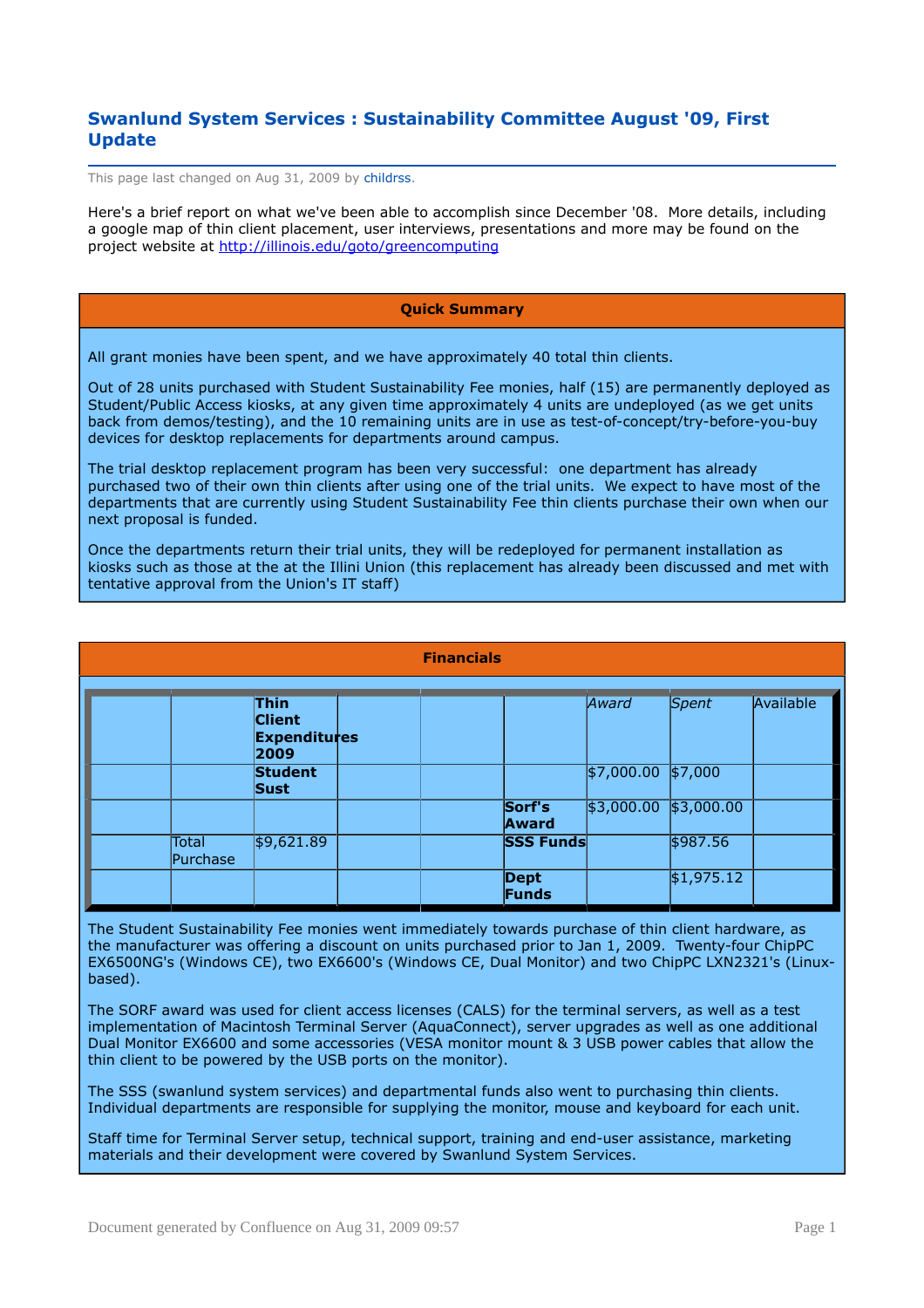## **Deployment**

For demos/presentations and quick deployments (to replace machines that have failed and must be repaired), we have configured a grab-n-go "crash cart" that consists of a 17" LCD panel monitor with a thin client velcro'd to the back along with a Keyboard, Mouse and Monitor. Providing a thin client as a temporary substitute for their "real computer" provides an excellent opportunity for introduction to Terminal Services/Thin Client technology to a user at a time when they're grateful to keep up and

This same crash cart setup has also been used this at several of our presentations combined with two Kill-A-Watts to show the difference in power usage between a thin client and a traditional desktop.

Approximately 10 units were put into temporary use during Engineering Open House, by the UIUC Chapter of ACM (Association for Computing Machinery) as well as part of a display at Loomis Physics Lab by the NRES 199 students. From comments from the students running the poster sessions, they performed quite well (most were running in stand-alone mode (without being connected to a terminal server) using the built-in Windows CE web-browser, a limited capability edition of Internet Explorer).

In the following list, Campus IT Professionals net IDs are shown in **bold** (entries without associated ITPro net IDs are supported by Swanlund System Services -- **cclausen/childrss**). End users' net IDs are displayed in *italics*.

## **Sustainability Fee Units**

running.

#### *Permanent Installation (15)*

- 4 Office of the Registrar (**jecoyle, rkahn**) to replace old self-service kiosks in the lobby.
- 6 Office of Student Financial Aid (**dstrole**) to replace 6 old computers also used as student selfservice kiosks
- 3 Computer Science/Siebel (**mussulma**) adding 3 stand-alone (not tied to a terminal server) email kiosks
- 2 Campus Recreation (**awilke**) e-mail kiosks at CRCE and ARC

#### *Loan/Testing (10) (In use & In progress of installation)*

- 3 Vice Chancellor for Student Affairs front desk reception area and Turner Fellow Interns [\(http://](http://studentaffairs.illinois.edu/students411/turnerfellows.html) [studentaffairs.illinois.edu/students411/turnerfellows.html\)](http://studentaffairs.illinois.edu/students411/turnerfellows.html)
- 3 FAA (**wryan/jdcox**) complete desktop replacement for 3 business office desktops (*nutter, tatieman, burris1*)
- 1 Urban & Regional Planning (**diannep**) to test as desktop replacement for business office (*gfisher*)
- 1 Public Affairs, (*jaclynb*) Public/Student Access for Freedom of Information Act requests
- 1 Student Affairs Development (*kmalone*) RETURNED. Used by Katie Malone testing for suitability for desktop replacement, 2 departmental thin clients purchased
- 1 Institutional Review Board (*kahler*) end-user testing for suitability for dual-monitor desktop replacement

## *Temporary Setup*

- ~10 Units 2009 Engineering Open House (EOH), ACM and NRES 199
	- ACM used to display student project websites, NRES used as a poster session demo to display what a low-energy thin-client looks like

#### **Departmental Purchased Units**

- 4 Office of the Chancellor (*trice, slwilli, rawles, wdadams*) complete desktop replacement
- 2 Office of the Chancellor awaiting deployment
- 1 Swanlund System Services (childrss) complete desktop replacement
- 2 Office of the Provost (awaiting deployment)
- 2 Student Affairs Advancement (*kmalone, cunninghm*) complete desktop replacement (these were purchased after trial use of the Sustainability Fee Purchased units)